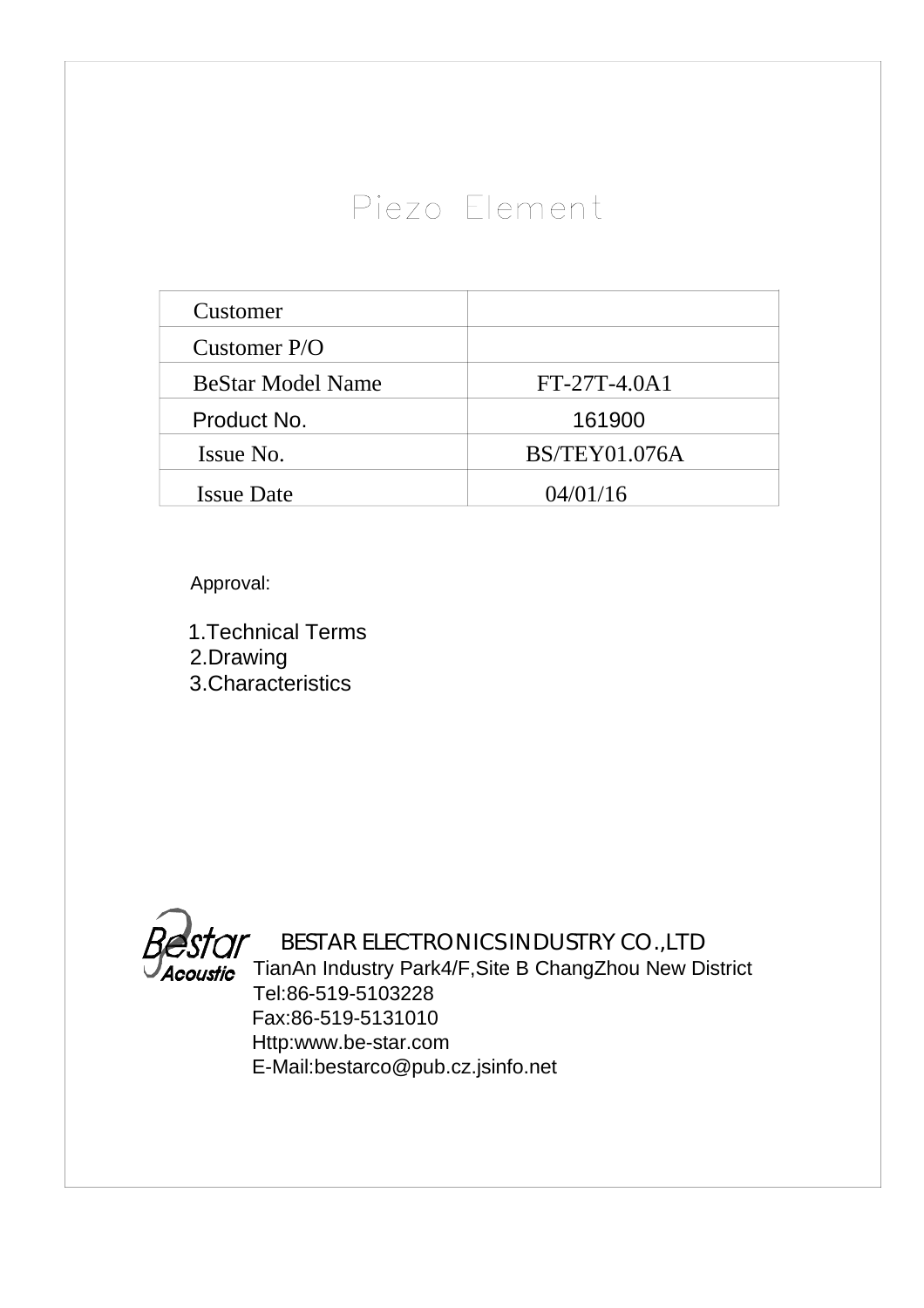*BeStar*

## FT-27T-4.0A 1

6 5

## 1.Technical Terms:

| Item                         | Unit      | Specification<br>$4.0 \pm 0.5$ |  |  |
|------------------------------|-----------|--------------------------------|--|--|
| <b>Resonant Frequency</b>    | K Hz      |                                |  |  |
| <b>Resonant Resistance</b>   | Ω         | 200 <sub>max</sub>             |  |  |
| Capacitance at 120Hz         | nF        | $25 \pm 30\%$                  |  |  |
| Input Voltage                | $V_{p-p}$ | 30 <sub>max</sub>              |  |  |
| <b>Operating Temperature</b> | °C        | $-20+70$                       |  |  |
| Storage Temperature          | ุึ∩       | $-30+80$                       |  |  |

4

 $\overline{3}$ 

## 2.Drawing



| Βl |                                      |             |                                                         |  |             |            |                      |                                            | B |  |
|----|--------------------------------------|-------------|---------------------------------------------------------|--|-------------|------------|----------------------|--------------------------------------------|---|--|
|    |                                      |             |                                                         |  |             |            |                      |                                            |   |  |
|    | DIS.                                 |             | <b>DATE</b>                                             |  | Page:1 of 2 |            | $FT-27T-4.0A_1$      |                                            |   |  |
|    | CHEC.                                |             | <b>DATE</b>                                             |  | 3rd angle   |            |                      |                                            |   |  |
|    | APPR.                                | <b>DATE</b> |                                                         |  |             | projection | Piezo Element        |                                            |   |  |
| A  |                                      |             |                                                         |  |             |            |                      |                                            |   |  |
|    | BESTAR ELECTRONICS INDUSTRY CO., LTD |             |                                                         |  |             |            |                      | DRG NO                                     |   |  |
|    | 'Acoustic                            |             | TianAn Industry Park 4/F, Site B ChangZhou New District |  |             |            | <b>BS/TEY01.076A</b> |                                            |   |  |
|    |                                      |             |                                                         |  |             |            |                      |                                            |   |  |
|    |                                      |             |                                                         |  |             |            |                      | $\mathbf{n}$ . $\mathbf{m}$ . $\mathbf{m}$ |   |  |

**Bestar Electronics** 

C

D

F<br>|<br>E

G

H

2 1

EFG

H

D<br>
C